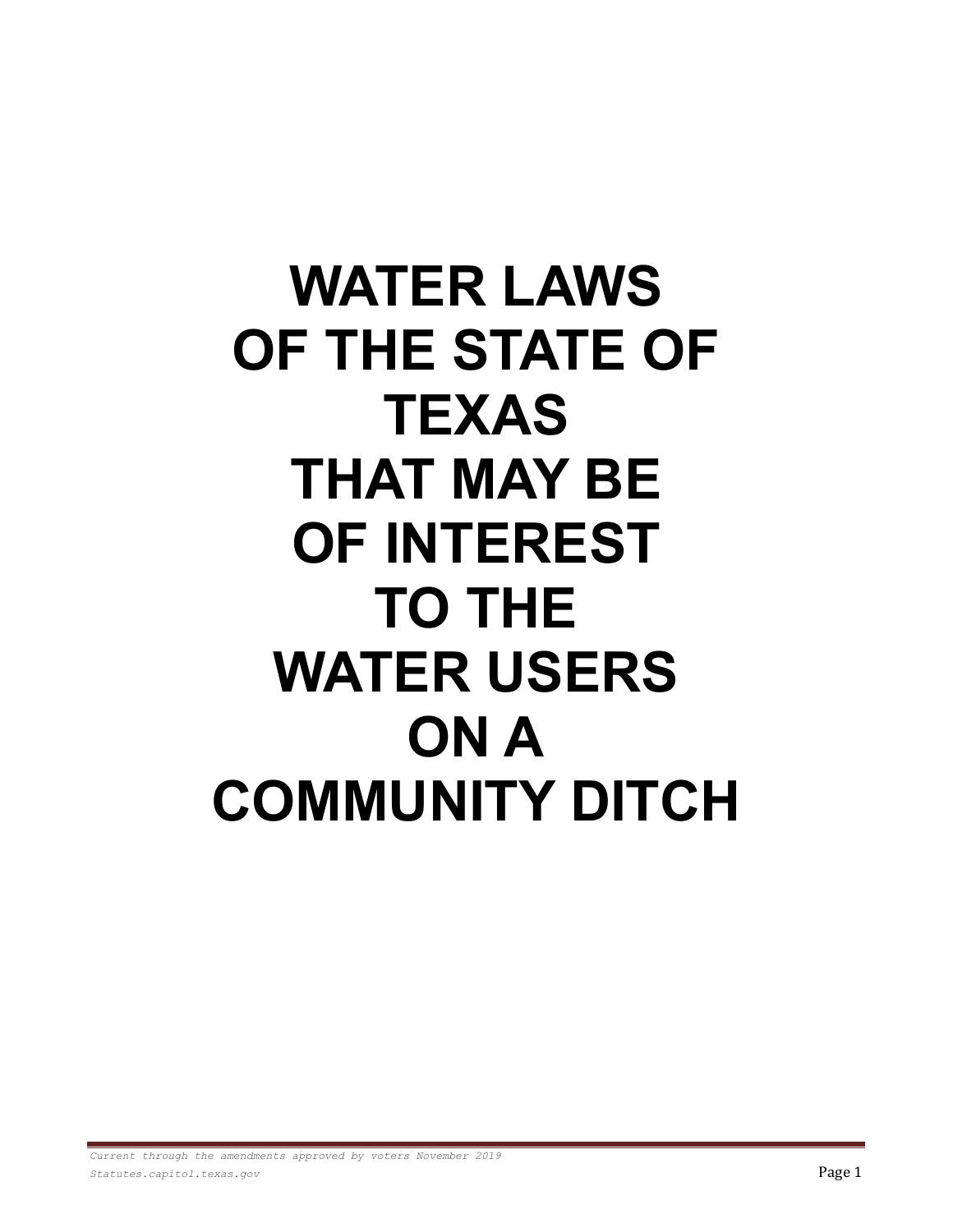# **THE FOLLOWING ARE SEVERAL WATER LAWS OF THE STATE OF TEXAS (***VERNON'S TEXAS CODES ANNOTATED)* **THAT MAY BE OF INTEREST TO THE WATER USERS ON A COMMUNITY DITCH WHERE TWO OR MORE WATER USERS USE THE SAME DITCH.**

#### **Sec. 11.040 PERMANENT WATER RIGHT**

(a) A permanent water right is an easement and passes with the title to land.

(b) A written instrument conveying a permanent water right may be recorded in the same manner as any other instrument relating to a conveyance of land.

(c) The owner of a permanent water right is entitled to use water according to the terms of his contract. If there is no contract, the owner is entitled to use water at a just, reasonable, and nondiscriminatory price.

Amended by Acts 1977, 65<sup>th</sup> Leg., p. 2207, ch. 870, Sec. 1, eff. Sept. 1, 1977.

#### **Sec. 11.048 COST OF MAINTAINING IRRIGATION DITCH**

(a) If an irrigation ditch is owned or used by two or more persons, mutual or cooperative companies, or corporations, each party who has an interest in the ditch shall pay his proportionate share of the cost of operating and maintaining the ditch.

 $(b)$  If a person who owns a joint interest in a ditch refuses to do or to pay for his proportionate share of the work that is reasonably necessary for the proper maintenance and operation of the ditch, the other owners may, after giving him 10 days written notice, proceed themselves to do his share of the necessary work and recover from him the reasonable expense or value of the work or labor performed. The action for the cost of the work may be brought in any court having jurisdiction over the amount in controversy.

Amended by Acts 1977, 65th Leg., p. 2207, ch. 870, Sec. 1, eff. Sept. 1, 1977.

#### **Sec. 11.083 OTHER UNLAWFUL TAKING**

(a) No person may wilfully open, close, change, or interfere with any headgate or water box without lawful authority.

(b) No person may wilfully use water or conduct water through his ditch or upon his land unless he is entitled to do so.

Amended by Acts 1977, 65<sup>th</sup> Leg., p. 2207, ch. 870, Sec. 1, eff. Sept. 1, 1977; Acts 1997, 75th Leg., ch. 1072, Sec. 4, eff. Sept. 1, 1997.

# **Sec. 11.086 OVERFLOW CAUSED BY DIVERSION OF WATER**

(a) No person may divert or impound the natural flow of surface waters in this state, or permit a diversion or impounding by him to continue, in a manner that damages the property of another by the overflow of the water diverted or impounded.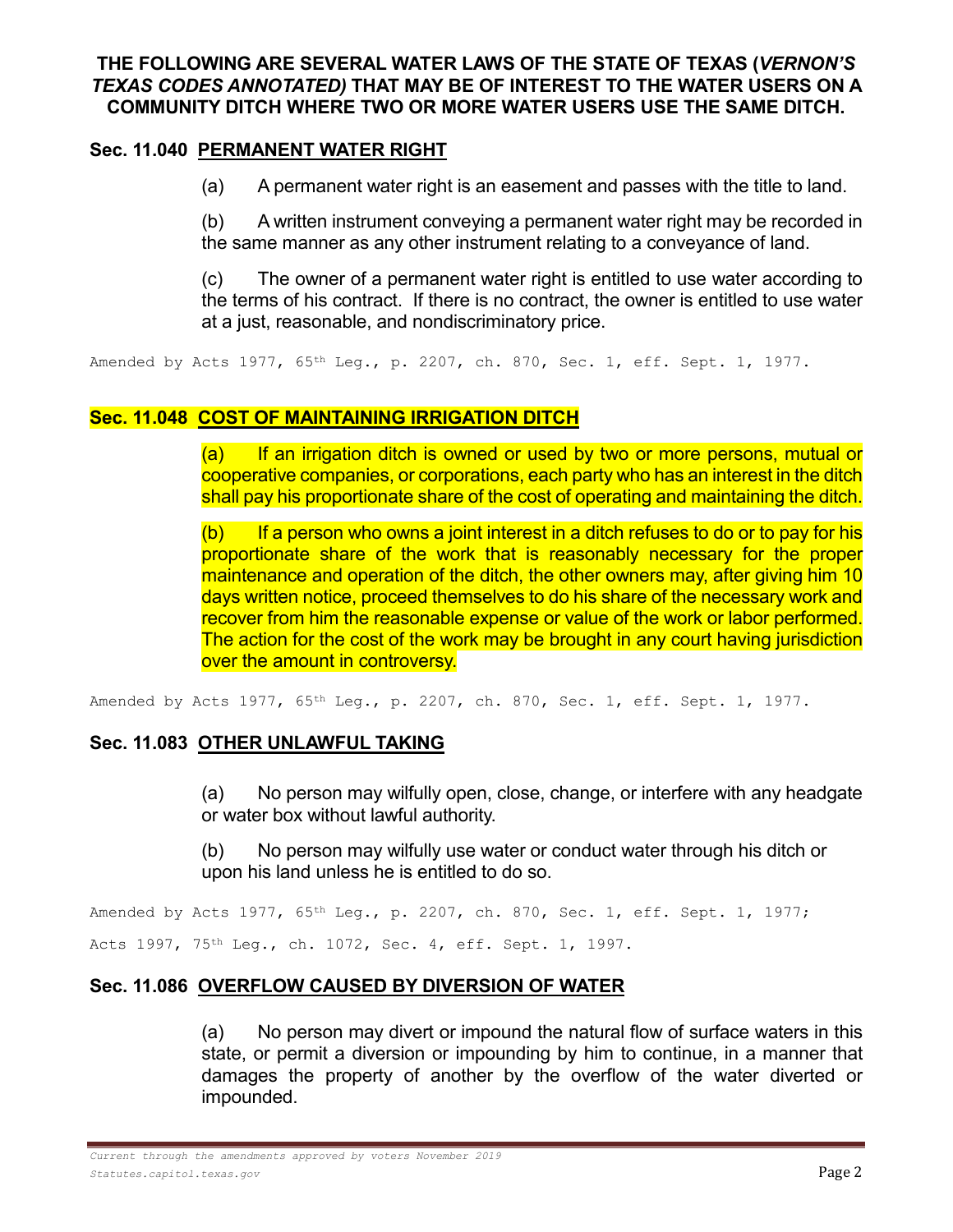# **Sec. 11.086 OVERFLOW CAUSED BY DIVERSION OF WATER (continued)**

(b) A person whose property is injured by an overflow of water caused by an unlawful diversion or impounding has remedies at law and in equity and may recover damages occasioned by the overflow.

(c) The prohibition of Subsection (a) of this section does not in any way affect the construction and maintenance of levees and other improvements to control floods, overflows, and freshets in rivers, creeks, and streams or the construction of canals for conveying water for irrigation or other purposes authorized by this code. However, this subsection does not authorize any person to construct a canal, lateral canal, or ditch that obstructs a river, creek, bayou, gully, slough, ditch, or other well-defined natural drainage.

(d) Where gullies or sloughs have cut away or intersected the banks of a river or creek to allow floodwaters from the river or creek to overflow the land nearby, the owner of the flooded land may fill the mouth of the gullies or sloughs up to the height of the adjoining banks of the river or creek without liability to other property owners.

Amended by Acts 1977, 65<sup>th</sup> Leg., p. 2207, ch. 870, Sec. 1, eff. Sept. 1, 1977.

# **Sec. 11.088 DESTRUCTION OF WATERWORKS**

No person may willfully cut, dig, break down, destroy, or injure, or open a gate, bank, embankment, or side of any ditch, canal, reservoir, flume, tunnel or feeder, pump or machinery, building, structure, or other work which is the property of another, or in which another owns an interest, or which is lawfully possessed or being used by another, and which is used for milling, mining, manufacturing, the development of power, domestic purposes, agricultural uses, or stock raising, with intent to:

> (1) maliciously injure a person, association, corporation, water improvement or irrigation district;

(2) gain advantage for himself; or

(3) take or steal water or cause water to run out or waste out of the ditch, canal, or reservoir, feeder or flume for his own advantage, or to the injury of a person lawfully entitled to the use of the water or the use or management of the ditch, canal, tunnel, reservoir, feeder, flume, machine, structure, or other irrigation work.

Amended by Acts 1977,  $65<sup>th</sup>$  Leg., p. 2207, ch. 870, Sec. 1, eff. Sept. 1, 1977; Acts 1997, 75th Leg., ch. 1072, Sec. 7, eff. Sept. 1, 1997; Acts 2001, 77th Leg., ch. 966, Sec. 2.06, eff. Sept. 1, 2001.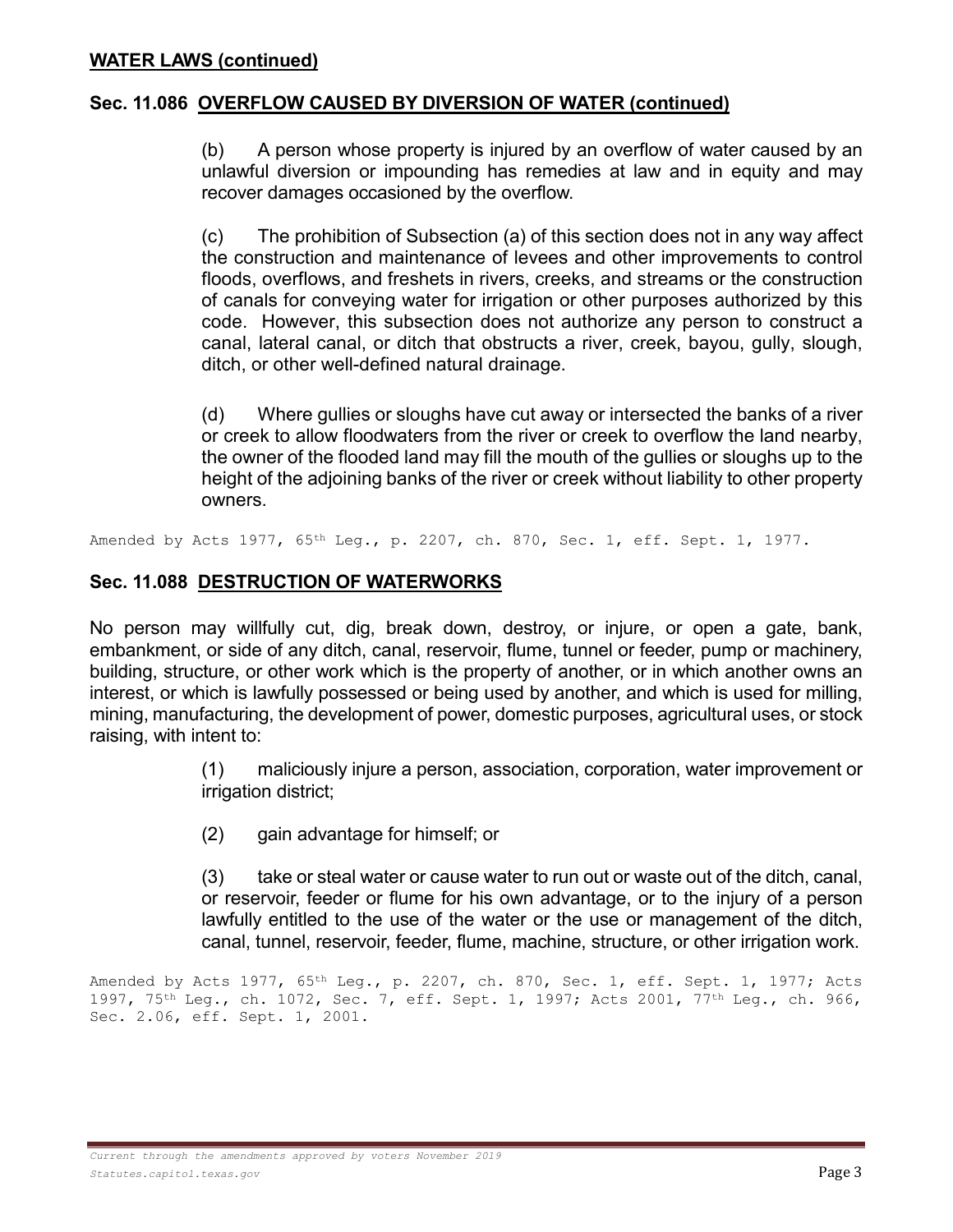#### **WATER LAWS (continued)**

#### **Sec. 11.089 JOHNSON GRASS OR RUSSIAN THISTLE**

(a) No person who owns, leases, or operates a ditch, canal or reservoir or who cultivates land abutting a reservoir, ditch, flume, canal, wasteway, or lateral may permit Johnson Grass or Russian Thistle to go to seed on the waterway within 10 feet of the high-water line if the waterway crosses or lies on the land owned or controlled by him.

(b) The provisions of this section are not applicable in Tom Green, Sterling, Irion, Schleicher, McCullough, Brewster, Menard, Maverick, Kinney, Val Verde, and San Saba counties.

Amended by Acts 1977, 65<sup>th</sup> Leg., p. 2207, ch. 870, Sec. 1, eff. Sept. 1, 1977; Acts 1997, 75th Leg., ch. 1072, Sec. 8, eff. Sept. 1, 1997.

# **Sec. 11.090 POLLUTING AND LITTERING**

No person may deposit in any canal, lateral, reservoir, or lake used for a purpose named in this chapter, the carcass of any dead animal, tin cans, discarded buckets or pails, garbage, ashes, bailing or barbed wire, earth, offal, or refuse of any character, or any other article which might pollute the water or obstruct the flow of a canal or similar structure.

Amended by Acts 1977, 65<sup>th</sup> Leg., p. 2207, ch. 870, Sec. 1, eff. Sept. 1, 1977; Acts 1997, 75th Leg., ch. 1072, Sec. 9, eff. Sept. 1, 1997.

# **Sec. 11.091 INTERFERENCE WITH DELIVERY OF WATER UNDER CONTRACT**

No person may willfully take, divert, appropriate, or interfere with the delivery of conserved or stored water under Section 11.042 of this code.

Amended by Acts 1977, 65<sup>th</sup> Leg., p. 2207, ch. 870, Sec. 1, eff. Sept. 1, 1977; Acts 1997, 75th Leg., ch. 1072, Sec. 10, eff. Sept. 1, 1997.

#### **Sec. 11.092 WASTEFUL USE OF WATER**

A person who owns or has a possessory right to land contiguous to a canal or irrigation system and who acquires the right by contract to use the water from it commits waste if he:

- (1) permits the excessive or wasteful use of water by any of his agents or employees; or
- (2) permits the water to be applied to anything but a beneficial use.

Amended by Acts 1977, 65<sup>th</sup> Leg., p. 2207, ch. 870, Sec. 1, eff. Sept. 1, 1977.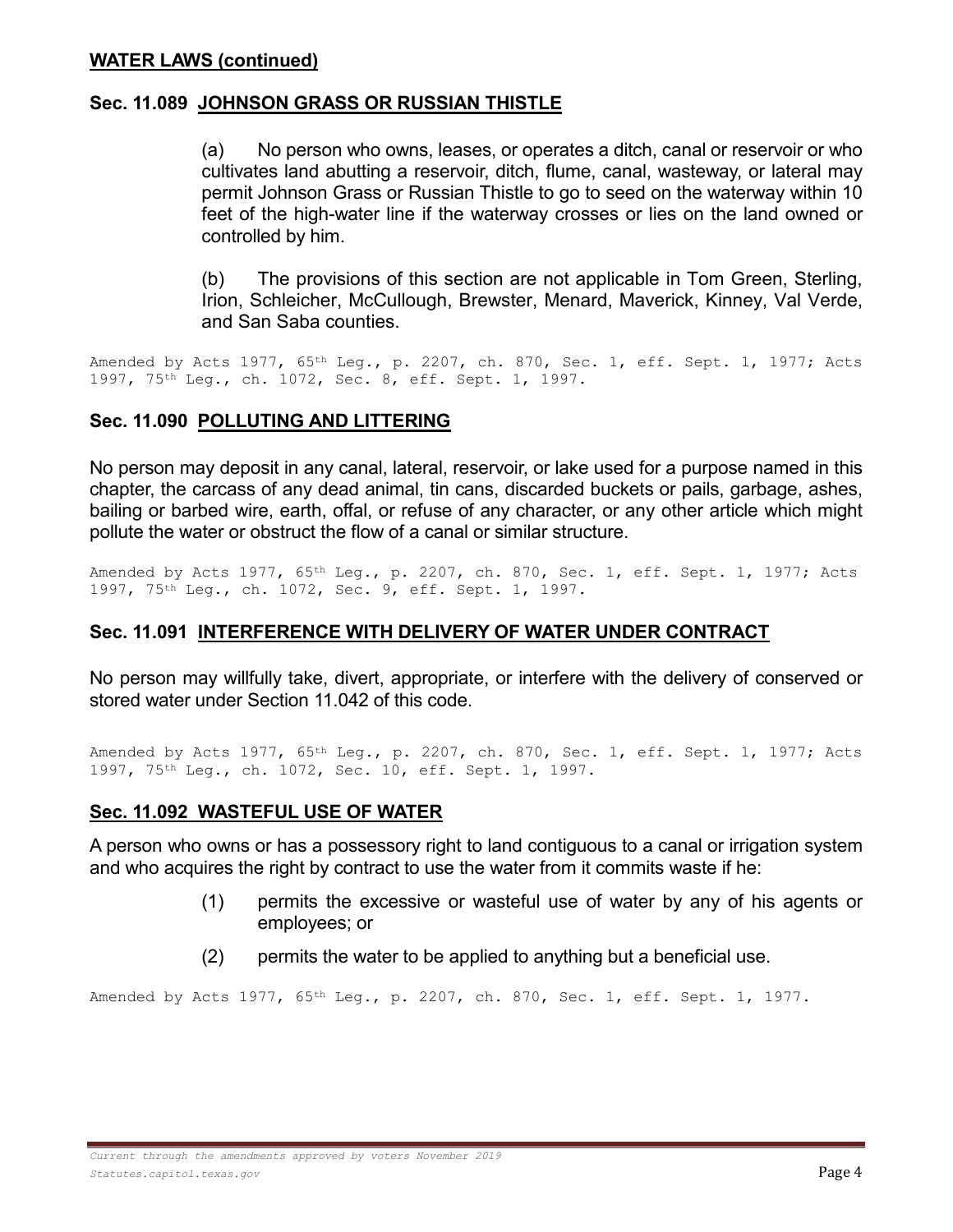# **Sec. 11.093 ABATEMENT OF WASTE AS PUBLIC NUISANCE**

(a) A person who permits an unreasonable loss of water through faulty design or negligent operation of any waterworks using water for a purpose named in this chapter commits waste, and the commission may declare the works causing the waste to be a public nuisance. The commission may take the necessary action to abate the nuisance. Also, any person who may be injured by the waste may sue in the district court having jurisdiction over the works causing the waste to have the operation of the works abated as a public nuisance.

(b) In case of a wasteful use of water defined by Section 11.092 of this code, the commission shall declare the use to be a public nuisance and shall act to abate the nuisance by directing the person supplying the water to close the water gates of the person wasting the water and to keep them closed until the commission determines that the unlawful use of water is corrected.

Amended by Acts 1977, 65th Leg., p. 2207, ch. 870, Sec. 1, eff. Sept. 1, 1977.

# **Sec. 49.221 RIGHT TO ENTER LAND**

(a) The directors, engineers, attorneys, agents, operators, and employees of a district or water supply corporation may go on any land to inspect, make surveys, or perform tests to determine the condition, value, and usability of the property, with reference to the proposed location of works, improvements, plants, facilities, equipment, or appliances. The cost of restoration shall be borne by the district or the water supply corporation.

(b) District employees and agents are entitled to enter any public or private property within the boundaries of the district or adjacent to any reservoir or other property owned by the district at any reasonable time for the purpose of inspecting and investigating conditions relating to the quality of water in the state or the compliance with any rule, regulation, permit, or other order of the district. District employees or agents acting under this authority who enter private property shall observe the establishment's rules and regulations concerning safety, internal security, and fire protection and shall notify any occupant or management of their presence and shall exhibit proper credentials.

Added by Acts 1995, 74th Leg., ch. 715, Sec. 2, eff. Sept. 1, 1995.

# **Sec. 55.194 TRANSFER OF WATER RIGHTS**

If there is land in a district which has a water right from a source of supply acquired by the district but the land is difficult or impracticable to irrigate from that source of supply, the district may allow transfer of the water right to other land which is adjacent to the district. The adjacent land may be admitted to the district with the same right of water service as other land already in the district.

Acts 1971, 62<sup>nd</sup> Leg., p. 446, ch. 58, Sec. 1, eff. Aug. 30, 1971.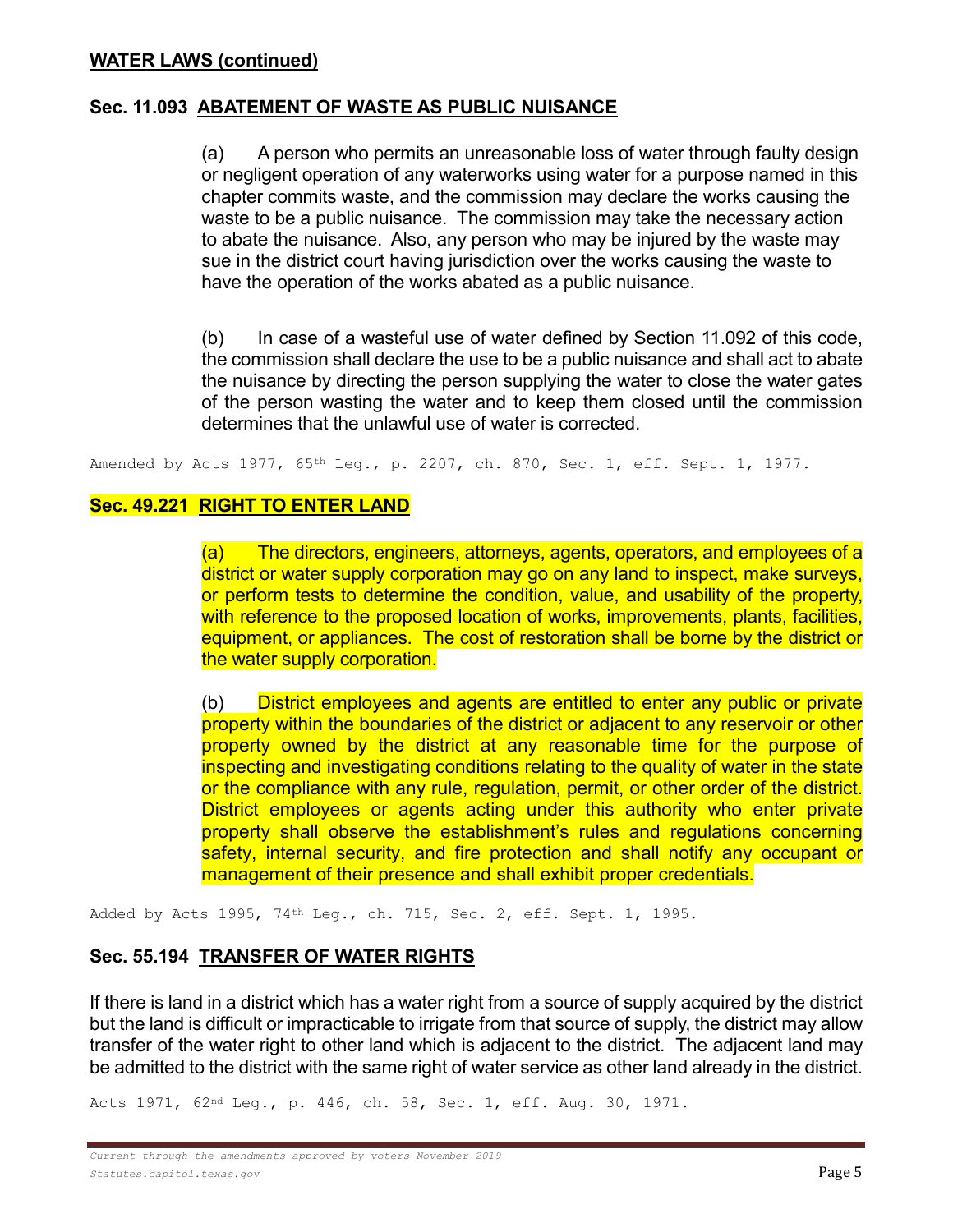#### **Sec. 55.361 WATER SERVICE DISCONTINUED**

(a) If a landowner fails or refuses to pay any water assessment or a person fails to pay a charge, fee, rental, or deposit imposed under this chapter or Chapter 49 when due, the landowner's or person's water supply shall be cut off, and no water shall be furnished to the land until all back assessments or other amounts owed to the district are fully paid. The discontinuance of water service is binding on all persons who own or acquire any interest in land for which assessments or other amounts owed to the district are due.

(b) A landowner or person whose water service has been discontinued under Subsection (a) may request that the board reconsider the discontinuance related to a charge, fee, rental, deposit, or penalty, and may not request that the board reconsider a discontinuance related to an assessment. If the board declines to reconsider the discontinuance, the landowner or person may file a petition under Section 11.041. That petition filed with the commission is the sole remedy available to a landowner or person described by this subsection.

Acts 1971, 62<sup>nd</sup> Leg., p. 457, ch. 58, Sec. 1, eff. Aug. 30, 1971. Amended by Acts 2013, 83rd Leg., R.S., ch. 90 (S.B. 611), Sec. 24, eff. Sept. 1, 2013.

#### **Sec. 55.362 SUITS FOR DELINQUENT ASSESSMENTS**

Suits for delinquent water assessments or other amounts owed to the district under this subchapter may be brought either in the county in which the irrigation district is located or in the county in which the defendant resides. All landowners are personally liable for all assessments imposed under Section 55.354(a).

Acts 1971, 62<sup>nd</sup> Leg., p. 457, ch. 58, Sec. 1, eff. Aug. 30, 1971. Amended by Acts 2013,  $83^{rd}$  Leg., R.S., ch. 90 (S.B. 611), Sec. 25, eff. Sept. 1, 2013.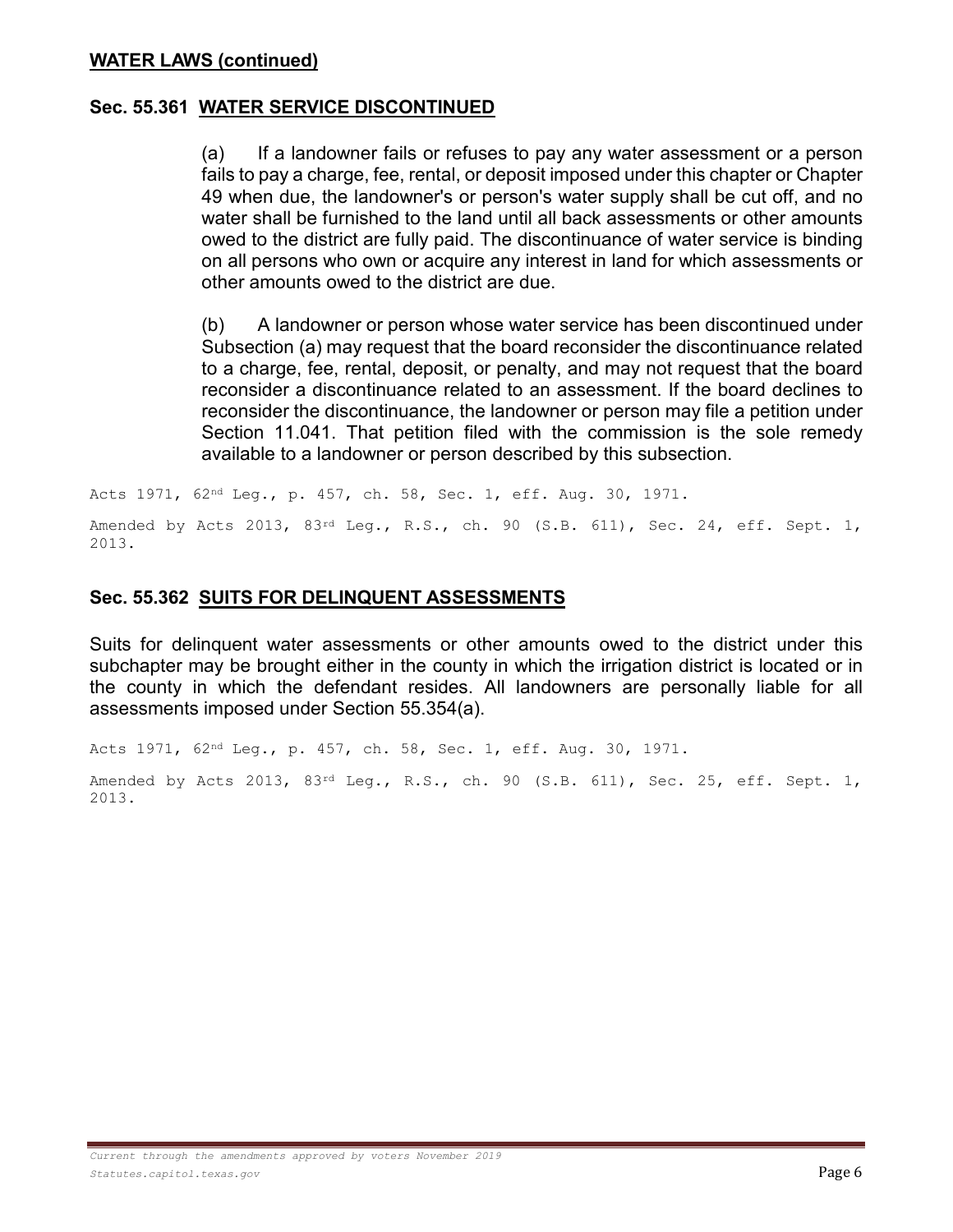# **JUSTICES OF THE PEACE**

| <b>Upper Valley</b>   | <b>Fox Plaza</b>          | Ysleta                  |
|-----------------------|---------------------------|-------------------------|
| <b>Precinct #1</b>    | <b>Precinct #3</b>        | <b>Precinct #5</b>      |
| Robert T. Pearson     | Josh Herrera              | John Chatman            |
| 424 Executive Ste 100 | 500 E San Antonio Ste 308 | 9521 Socorro Rd, Ste B2 |
| El Paso, TX 79902     | El Paso, TX 79901         | El Paso, TX 79927       |
| 534-3917              | 546-2170                  | 859-3744                |

| <b>Clint-Fabens</b>   | <b>Clint-Fabens</b>  | <b>Canutillo</b>        |
|-----------------------|----------------------|-------------------------|
| Precinct #6 -1        | Precinct #6 -2       | <b>Precinct #7</b>      |
| Ruben Lujan           | Enedina "Nina" Serna | <b>Stephanie Fietze</b> |
| 190 N San Elizario Rd | 14608 Greg Dr        | 435 E. Vinton Rd        |
| (PO Box 597)          | El Paso, TX 79938    | Vinton, TX 79821        |
| Clint, TX 79836       | 855-3062             | 886-2598                |
| 851-2019              |                      |                         |

Your Justice of the Peace can help you pertaining to Section:

**Sec. 11.048 COST OF MAINTAINING AN IRRIGATION DITCH** of the water laws. You must follow the information as provided for in paragraph (b):

> $(b)$  If a person who owns a joint interest in a ditch refuses to do or to pay for his proportionate share of the work that is reasonably necessary for the proper maintenance and operation of the ditch, the other owners may, after giving him 10 days written notice, proceed themselves to do his share of the necessary work and recover from him the reasonable expense or value of the work or labor performed. The action for the cost of the work may be brought in any court having jurisdiction over the amount in controversy.

*http://www.epcounty.com/jp/*